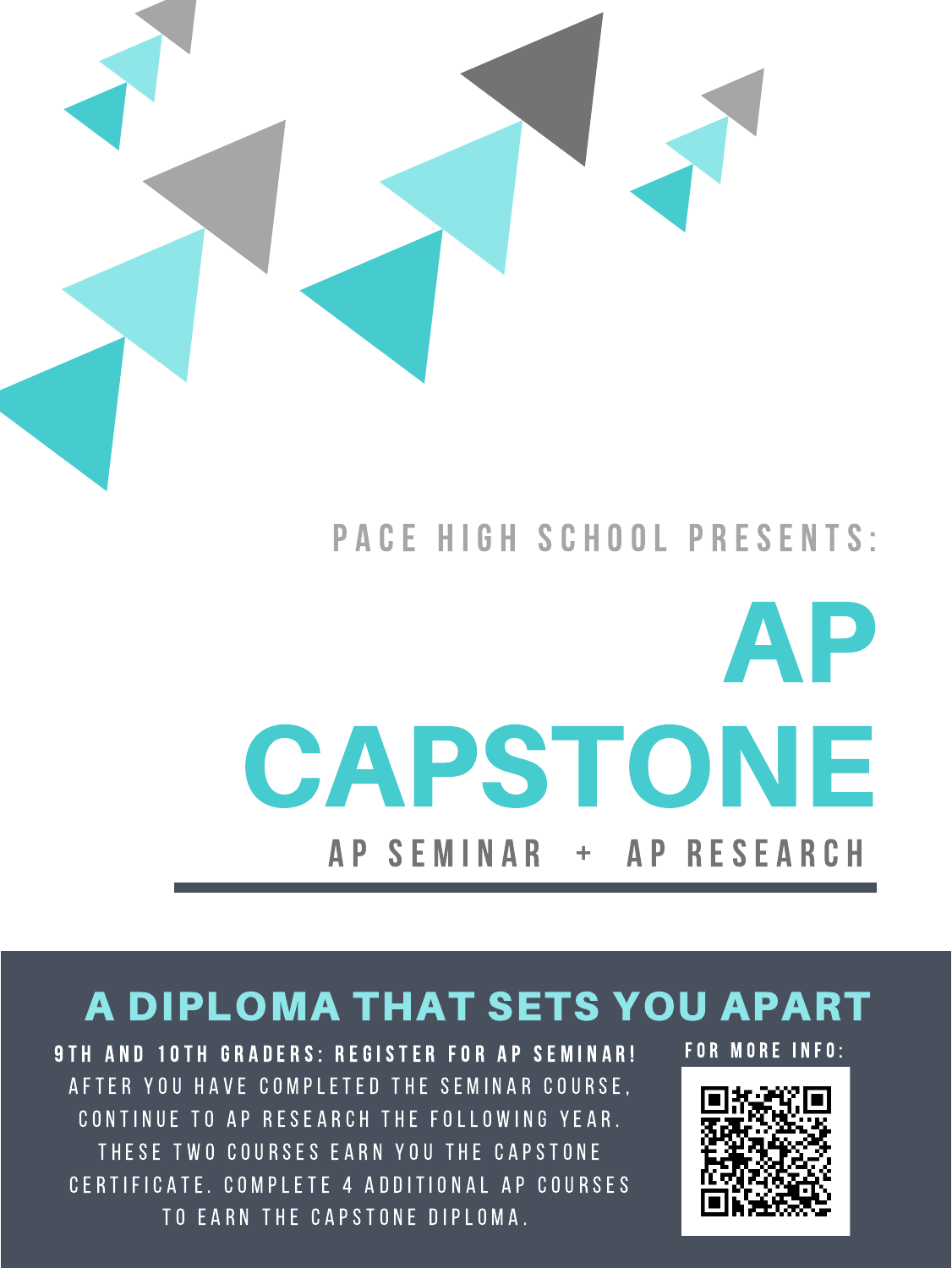## BENEFITS OF A P S E M I N A R + A P R E S E A R C H AP CAPSTONE

- **DEVELOP KEY ACADEMIC SKILLS YOU'LL USE IN** C O L L E G E A N D B E Y O N D .
- T A K E A N I N T E R D I S C I P L I N A R Y A P P R O A C H T O DEVELOP THE CRITICAL THINKING, RESEARCH, C O L L A B O R A T I O N , T I M E M A N A G E M E N T , A N D PRESENTATION SKILLS YOU NEED FOR COLLEGE-

#### LEVEL WORK.

- **B E COME SELF-CONFIDENT, INDEPENDENT THINKERS** A N D P R O B L E M S O L V E R S.
- E N G A G E I N F L E X I B L E S T U D E N T C E N T E R E D CURRICULA WITH ROOM FOR CREATIVITY AND STUDENT INPUT.
- STAND OUT TO COLLEGES IN THE APPLICATION P R O C E S S.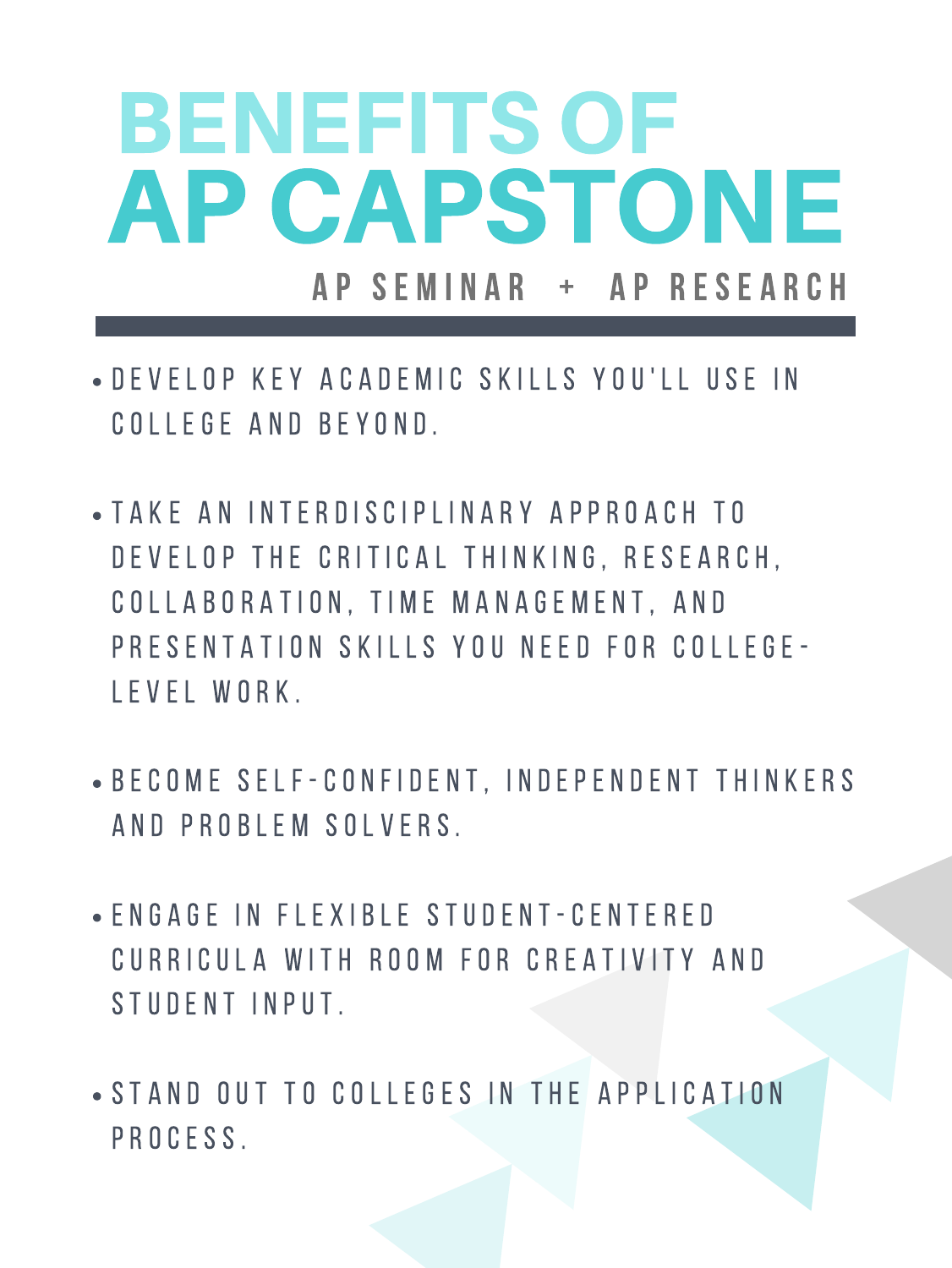AP SEMINAR CONSISTS OF EXPLORING CONTROVERSIAL TOPICS THAT ENGAGE STUDENTS OF THIS GENERATION. STUDENTS WILL LEARN HOW TO FORM COMPELLING ARGUMENTS, WRITE PROFESSIONAL

# AP SEMINAR?

#### WHAT WILL I DO IN...

" S E M I N A R T E A C H E S Y O U S T R O N G<br>R I T I N G A N D T E A M W O P V S T R O N G WRITING AND TEACHES YOU STRON "THIS CLASS HAS HELPED ME LEARN SO MANY LIFE SKILLS<br>THIS CLASS HAS HELPED ME LEARN SO MANY LIFE MORE<br>THIS CLASS HAS HELPED ME LEARN SO MANY LIFE SKILLS HIS CLASS HAS HELPED ME LEARN SO MANY LINE MORE<br>THAT WILL HELP ME IN THE FUTURE. I'VE BECOME MORE<br>THAT WILL HELP ME IN THE FUTURE. WITH AND TRUST N HIS CLASS HAS HELPED ME LEATHE. I'VE BELOWERDNT OF<br>CONFIDENT WHILE PRESENTING OR TALKING IN FRUST MY<br>CONFIDENT WHILE PRESENTING OR TALKING IN TRUST MY THAT WILL HELP ML ...<br>CONFIDENT WHILE PRESENTING ON E WITH AND ....<br>CONFIDENT WHILE PRESENTING ONE RESPONSIBLE WITH TIME<br>THE CLASS, LEARNED TO COOPERATE RESPONSIBLE WITH TIME TEAMMATES, A M E M E M E N T ."<br>M A N A G E M E N T ."

"THIS CLASS HAS TAUGHT ME TO COME OUT<br>F MY SHELL AS WELL AS RESEARCHE OUT OF MY SHELL AS MAS TAUGHT ME TO COME OUT<br>NEEDED FOR COLLEGE."<br>NEEDED FOR COLLEGE." " <sup>L</sup> <sup>O</sup> <sup>O</sup> <sup>K</sup> , JUST TAKE THIS CLASS. LOOK, JUST TAKE INIS LIER<br>IT'S THE BEST CLASS I'VE EVER BEEN IN. Y <sup>O</sup> <sup>U</sup> <sup>W</sup> <sup>O</sup> <sup>N</sup> ' <sup>T</sup> <sup>R</sup> <sup>E</sup> <sup>G</sup> <sup>R</sup> <sup>E</sup> <sup>T</sup> <sup>I</sup> <sup>T</sup> . "

#### QUOTES FROM CURRENT PHS CAPSTONE STUDENTS

"

RESEARCH PAPERS, PRESENT OUTSTANDING PRESENTATIONS, AND DELIVER DYNAMIC SPEECHES BOTH IN DIVIDUALLY AND AS PART OF A TEAM. THIS CLASS COINCIDES WITH ALL OTHER AP COURSES AND SERVES AS A BRIDGE BETWEEN THEM. THE SKILLS AND LIFE LESSONS TAUGHT IN THIS CLASS WILL CARRY STUDENTS INTO COLLEGE BUT WILL ALSO REMAIN WITH THEM THROUGHOUT THEIR LIFETIME AS THEY STRIVE TO SUCCEED IN THEIR WORK AND PRIVATE LIVES.